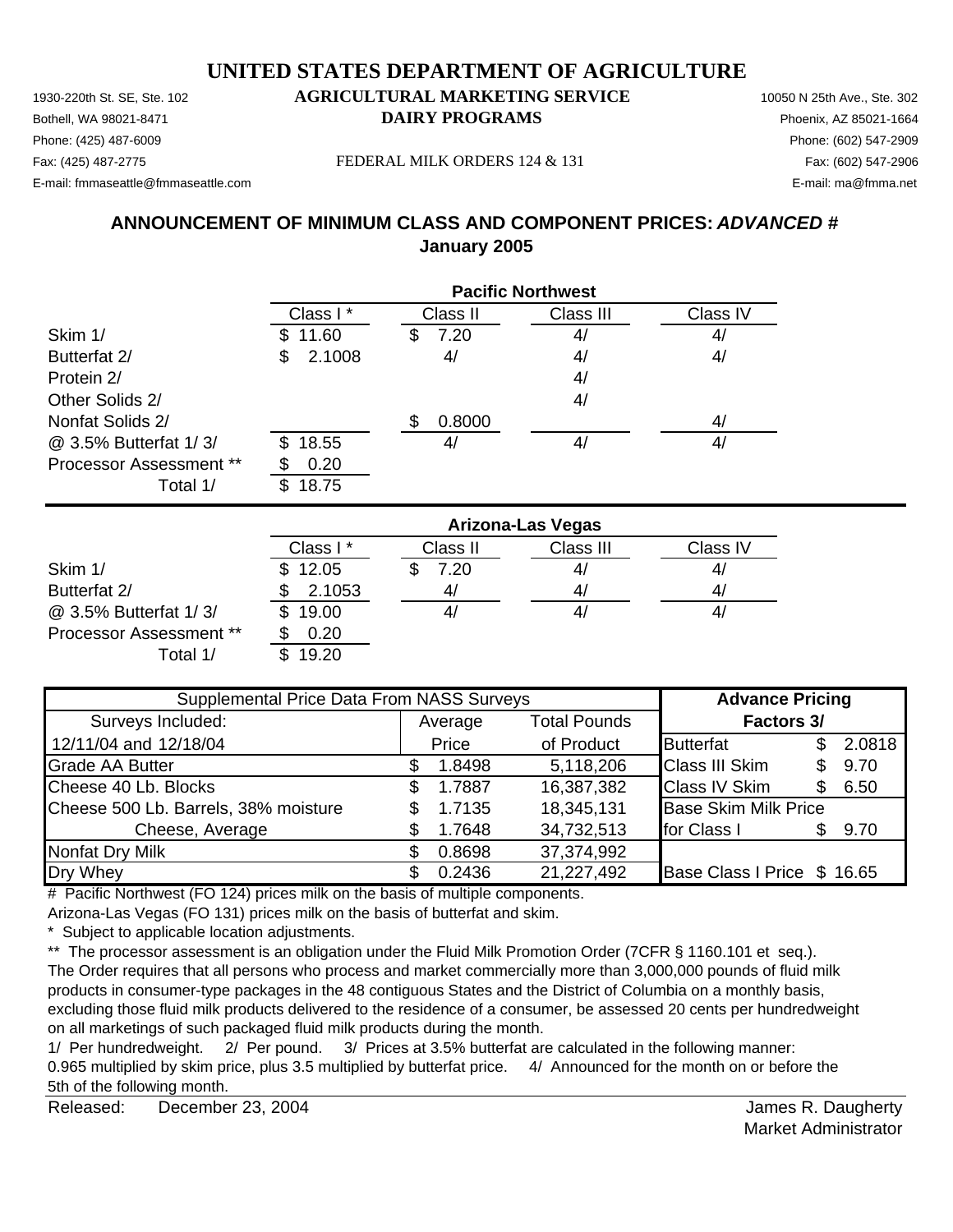Bothell, WA 98021-8471 **DAIRY PROGRAMS** Phoenix, AZ 85021-1664 Phone: (425) 487-6009 Phone: (602) 547-2909

### Fax: (425) 487-2775 Fax: (602) 547-2906 FEDERAL MILK ORDERS 124 & 131

E-mail: fmmaseattle@fmmaseattle.com E-mail: ma@fmma.net

# **ANNOUNCEMENT OF MINIMUM CLASS AND COMPONENT PRICES:** *ADVANCED #* **February 2005**

|                                |              | <b>Pacific Northwest</b> |           |          |  |  |  |
|--------------------------------|--------------|--------------------------|-----------|----------|--|--|--|
|                                | Class I*     | Class II                 | Class III | Class IV |  |  |  |
| Skim 1/                        | 9.87         | 7.38<br>\$               | 4/        | 4/       |  |  |  |
| Butterfat 2/                   | 1.7628<br>S  | 4/                       | 4/        | 4/       |  |  |  |
| Protein 2/                     |              |                          | 4/        |          |  |  |  |
| Other Solids 2/                |              |                          | 4/        |          |  |  |  |
| Nonfat Solids 2/               |              | 0.8200<br>\$.            |           | 4/       |  |  |  |
| @ 3.5% Butterfat 1/3/          | 15.69<br>\$. | 41                       | 4/        | 4/       |  |  |  |
| <b>Processor Assessment **</b> | 0.20         |                          |           |          |  |  |  |
| Total 1/                       | 15.89        |                          |           |          |  |  |  |

|                                | <b>Arizona-Las Vegas</b> |          |           |          |  |
|--------------------------------|--------------------------|----------|-----------|----------|--|
|                                | Class I*                 | Class II | Class III | Class IV |  |
| Skim 1/                        | \$10.32                  | 7.38     | 41        | 4/       |  |
| Butterfat 2/                   | 1.7673                   | 4,       | 4/        | 4,       |  |
| @ 3.5% Butterfat 1/3/          | \$16.14                  |          | 4,        | 41       |  |
| <b>Processor Assessment **</b> | 0.20                     |          |           |          |  |
| Total 1/                       | 16.34                    |          |           |          |  |

| Supplemental Price Data From NASS Surveys |         |        |                     | <b>Advance Pricing</b>      |     |        |
|-------------------------------------------|---------|--------|---------------------|-----------------------------|-----|--------|
| Surveys Included:                         | Average |        | <b>Total Pounds</b> | <b>Factors 3/</b>           |     |        |
| 1/8/05 and 1/15/05                        |         | Price  | of Product          | <b>Butterfat</b>            | \$. | 1.7438 |
| <b>Grade AA Butter</b>                    |         | 1.5682 | 6,707,281           | <b>Class III Skim</b>       |     | 7.97   |
| Cheese 40 Lb. Blocks                      | S.      | 1.4738 | 15,888,348          | <b>Class IV Skim</b>        | \$. | 6.68   |
| Cheese 500 Lb. Barrels, 38% moisture      |         | 1.4528 | 22,237,663          | <b>Base Skim Milk Price</b> |     |        |
| Cheese, Average                           |         | 1.4790 | 38,126,011          | for Class I                 |     | 7.97   |
| <b>Nonfat Dry Milk</b>                    |         | 0.8892 | 42,512,519          |                             |     |        |
| Dry Whey                                  |         | 0.2481 | 21,110,513          | Base Class I Price \$ 13.79 |     |        |

# Pacific Northwest (FO 124) prices milk on the basis of multiple components.

Arizona-Las Vegas (FO 131) prices milk on the basis of butterfat and skim.

\* Subject to applicable location adjustments.

\*\* The processor assessment is an obligation under the Fluid Milk Promotion Order (7CFR § 1160.101 et seq.). The Order requires that all persons who process and market commercially more than 3,000,000 pounds of fluid milk products in consumer-type packages in the 48 contiguous States and the District of Columbia on a monthly basis, excluding those fluid milk products delivered to the residence of a consumer, be assessed 20 cents per hundredweight on all marketings of such packaged fluid milk products during the month.

1/ Per hundredweight. 2/ Per pound. 3/ Prices at 3.5% butterfat are calculated in the following manner: 0.965 multiplied by skim price, plus 3.5 multiplied by butterfat price. 4/ Announced for the month on or before the 5th of the following month.

Released: James R. Daugherty January 21, 2005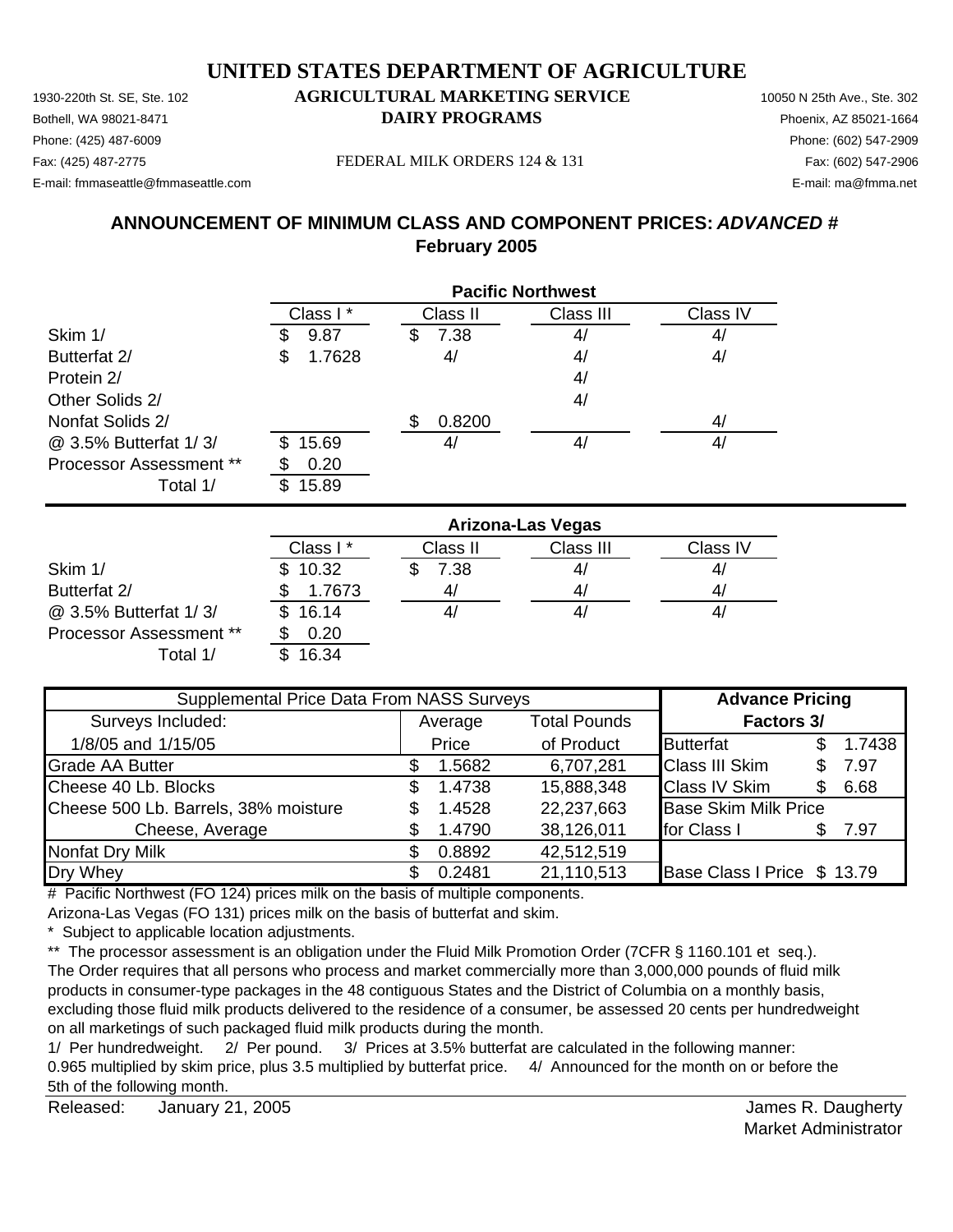Bothell, WA 98021-8471 **DAIRY PROGRAMS** Phoenix, AZ 85021-1664 Phone: (425) 487-6009 Phone: (602) 547-2909 Fax: (425) 487-2775 Fax: (602) 547-2906 FEDERAL MILK ORDERS 124 & 131

E-mail: fmmaseattle@fmmaseattle.com E-mail: ma@fmma.net

# **ANNOUNCEMENT OF MINIMUM CLASS AND COMPONENT PRICES:** *ADVANCED #*

**March 2005**

|                         | <b>Pacific Northwest</b> |           |           |          |  |
|-------------------------|--------------------------|-----------|-----------|----------|--|
|                         | Class I*                 | Class II  | Class III | Class IV |  |
| Skim 1/                 | \$11.49                  | 7.44<br>S | 4/        | 4/       |  |
| Butterfat 2/            | 1.7848<br>\$             | 4/        | 4/        | 4/       |  |
| Protein 2/              |                          |           | 4/        |          |  |
| Other Solids 2/         |                          |           | 4/        |          |  |
| Nonfat Solids 2/        |                          | 0.8267    |           | 41       |  |
| @ 3.5% Butterfat 1/3/   | \$17.33                  | 4/        | 41        | 41       |  |
| Processor Assessment ** | 0.20                     |           |           |          |  |
| Total 1/                | 17.53<br>\$.             |           |           |          |  |

|                                | <b>Arizona-Las Vegas</b> |          |           |          |  |
|--------------------------------|--------------------------|----------|-----------|----------|--|
|                                | Class I*                 | Class II | Class III | Class IV |  |
| Skim 1/                        | \$11.94                  | 7.44     | 4/        | 41       |  |
| Butterfat 2/                   | 1.7893                   |          | 4/        | 41       |  |
| @ 3.5% Butterfat 1/3/          | \$17.78                  |          | 41        | 41       |  |
| <b>Processor Assessment **</b> | 0.20                     |          |           |          |  |
| Total 1/                       | 17.98                    |          |           |          |  |

| Supplemental Price Data From NASS Surveys |    |         |                     | <b>Advance Pricing</b>      |     |        |
|-------------------------------------------|----|---------|---------------------|-----------------------------|-----|--------|
| Surveys Included:                         |    | Average | <b>Total Pounds</b> | <b>Factors 3/</b>           |     |        |
| 2/5/05 and 2/12/05                        |    | Price   | of Product          | <b>Butterfat</b>            |     | 1.7658 |
| <b>Grade AA Butter</b>                    |    | 1.5865  | 7,762,748           | <b>Class III Skim</b>       | \$. | 9.59   |
| Cheese 40 Lb. Blocks                      | \$ | 1.6319  | 17,919,698          | <b>Class IV Skim</b>        | \$. | 6.74   |
| Cheese 500 Lb. Barrels, 38% moisture      |    | 1.6323  | 20,691,107          | <b>Base Skim Milk Price</b> |     |        |
| Cheese, Average                           |    | 1.6482  | 38,610,805          | for Class I                 |     | 9.59   |
| <b>Nonfat Dry Milk</b>                    |    | 0.8964  | 36,794,291          |                             |     |        |
| Dry Whey                                  |    | 0.2479  | 23,428,591          | Base Class I Price \$ 15.43 |     |        |

# Pacific Northwest (FO 124) prices milk on the basis of multiple components.

Arizona-Las Vegas (FO 131) prices milk on the basis of butterfat and skim.

\* Subject to applicable location adjustments.

\*\* The processor assessment is an obligation under the Fluid Milk Promotion Order (7CFR § 1160.101 et seq.). The Order requires that all persons who process and market commercially more than 3,000,000 pounds of fluid milk products in consumer-type packages in the 48 contiguous States and the District of Columbia on a monthly basis, excluding those fluid milk products delivered to the residence of a consumer, be assessed 20 cents per hundredweight on all marketings of such packaged fluid milk products during the month.

1/ Per hundredweight. 2/ Per pound. 3/ Prices at 3.5% butterfat are calculated in the following manner: 0.965 multiplied by skim price, plus 3.5 multiplied by butterfat price. 4/ Announced for the month on or before the 5th of the following month.

Released: February 18, 2005 **Contract Contract Contract Contract Contract Contract Contract Contract Contract Contract Contract Contract Contract Contract Contract Contract Contract Contract Contract Contract Contract Cont** February 18, 2005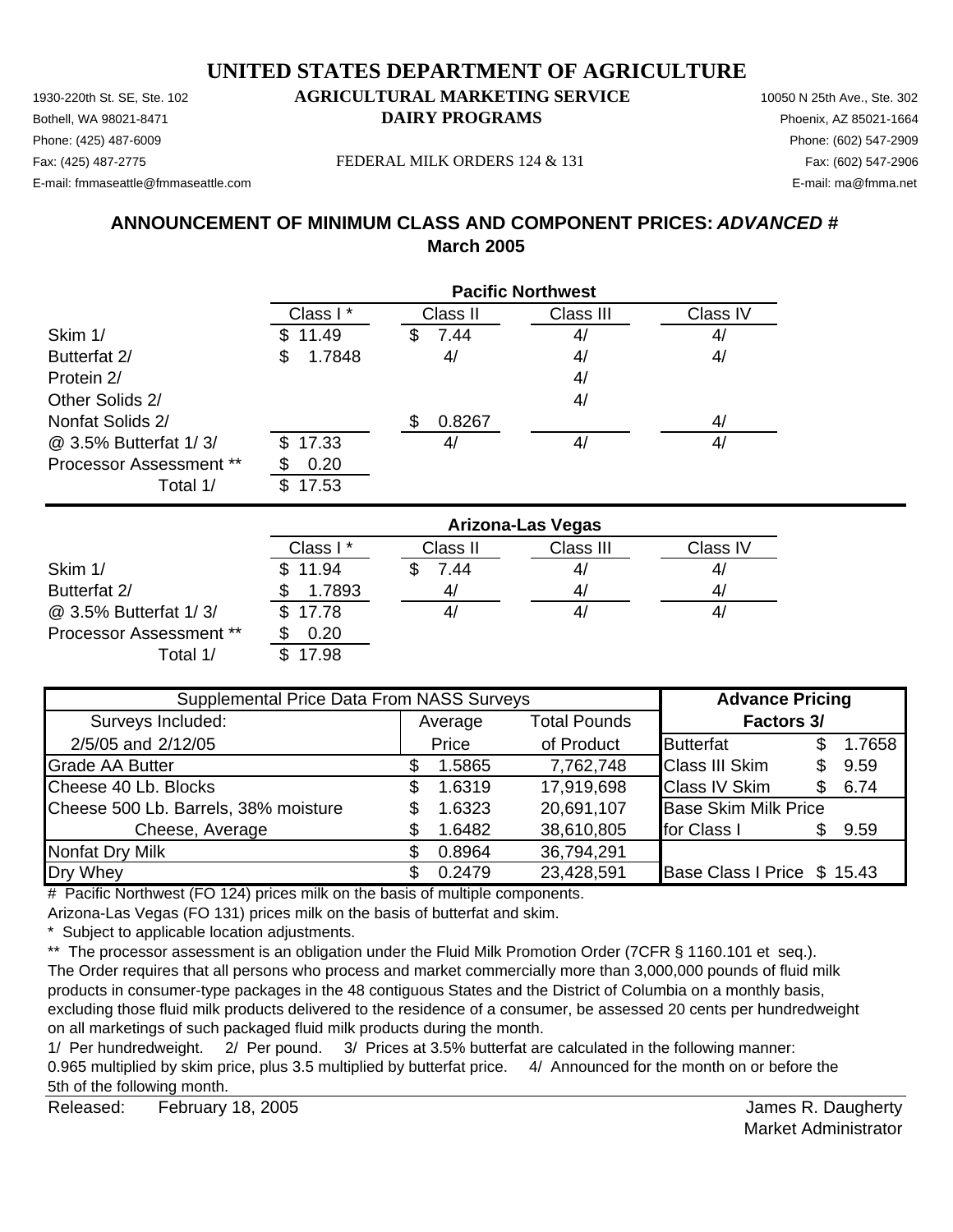Bothell, WA 98021-8471 **DAIRY PROGRAMS** Phoenix, AZ 85021-1664

# Phone: (425) 487-6009 Phone: (602) 547-2909

E-mail: fmmaseattle@fmmaseattle.com E-mail: ma@fmma.net

Fax: (425) 487-2775 Fax: (602) 547-2906 FEDERAL MILK ORDERS 124 & 131

# **ANNOUNCEMENT OF MINIMUM CLASS AND COMPONENT PRICES:** *ADVANCED #* **April 2005**

|                         | <b>Pacific Northwest</b> |            |           |          |  |
|-------------------------|--------------------------|------------|-----------|----------|--|
|                         | Class I*                 | Class II   | Class III | Class IV |  |
| Skim 1/                 | 10.25                    | 7.54<br>\$ | 4/        | 4/       |  |
| Butterfat 2/            | 1.7549<br>\$             | 4/         | 4/        | 4/       |  |
| Protein 2/              |                          |            | 4/        |          |  |
| Other Solids 2/         |                          |            | 4/        |          |  |
| Nonfat Solids 2/        |                          | 0.8378     |           | 4/       |  |
| @ 3.5% Butterfat 1/3/   | 16.03<br>\$.             | 41         | 4/        | 4/       |  |
| Processor Assessment ** | 0.20                     |            |           |          |  |
| Total 1/                | 16.23<br>S               |            |           |          |  |

|                                | <b>Arizona-Las Vegas</b> |          |           |          |  |
|--------------------------------|--------------------------|----------|-----------|----------|--|
|                                | Class I*                 | Class II | Class III | Class IV |  |
| Skim 1/                        | \$10.70                  | 7.54     | 4/        | 4/       |  |
| Butterfat 2/                   | 1.7594                   | 4/       | 41        | 4/       |  |
| @ 3.5% Butterfat 1/3/          | \$16.48                  |          | 4,        | 4,       |  |
| <b>Processor Assessment **</b> | 0.20                     |          |           |          |  |
| Total 1/                       | 16.68                    |          |           |          |  |

| Supplemental Price Data From NASS Surveys |                                |        |                   | <b>Advance Pricing</b>      |     |        |
|-------------------------------------------|--------------------------------|--------|-------------------|-----------------------------|-----|--------|
| Surveys Included:                         | <b>Total Pounds</b><br>Average |        | <b>Factors 3/</b> |                             |     |        |
| 3/5/05 and 3/12/05                        |                                | Price  | of Product        | <b>Butterfat</b>            |     | 1.7359 |
| <b>Grade AA Butter</b>                    |                                | 1.5616 | 6,788,257         | <b>Class III Skim</b>       | \$. | 8.35   |
| Cheese 40 Lb. Blocks                      | S                              | 1.5105 | 18,587,633        | <b>Class IV Skim</b>        | \$. | 6.84   |
| Cheese 500 Lb. Barrels, 38% moisture      |                                | 1.4873 | 20,180,690        | <b>Base Skim Milk Price</b> |     |        |
| Cheese, Average                           |                                | 1.5140 | 38,768,323        | for Class I                 |     | 8.35   |
| <b>Nonfat Dry Milk</b>                    |                                | 0.9073 | 44,529,562        |                             |     |        |
| Dry Whey                                  |                                | 0.2485 | 24,688,496        | Base Class I Price \$ 14.13 |     |        |

# Pacific Northwest (FO 124) prices milk on the basis of multiple components.

Arizona-Las Vegas (FO 131) prices milk on the basis of butterfat and skim.

\* Subject to applicable location adjustments.

\*\* The processor assessment is an obligation under the Fluid Milk Promotion Order (7CFR § 1160.101 et seq.). The Order requires that all persons who process and market commercially more than 3,000,000 pounds of fluid milk products in consumer-type packages in the 48 contiguous States and the District of Columbia on a monthly basis, excluding those fluid milk products delivered to the residence of a consumer, be assessed 20 cents per hundredweight on all marketings of such packaged fluid milk products during the month.

1/ Per hundredweight. 2/ Per pound. 3/ Prices at 3.5% butterfat are calculated in the following manner: 0.965 multiplied by skim price, plus 3.5 multiplied by butterfat price. 4/ Announced for the month on or before the 5th of the following month.

Released: March 18, 2005 **Matter and Strutter and Strutter and Strutter and Strutter Australian Control Control Community Control Control of the United Strutter Australian Control Community Control of the United Strutter A** March 18, 2005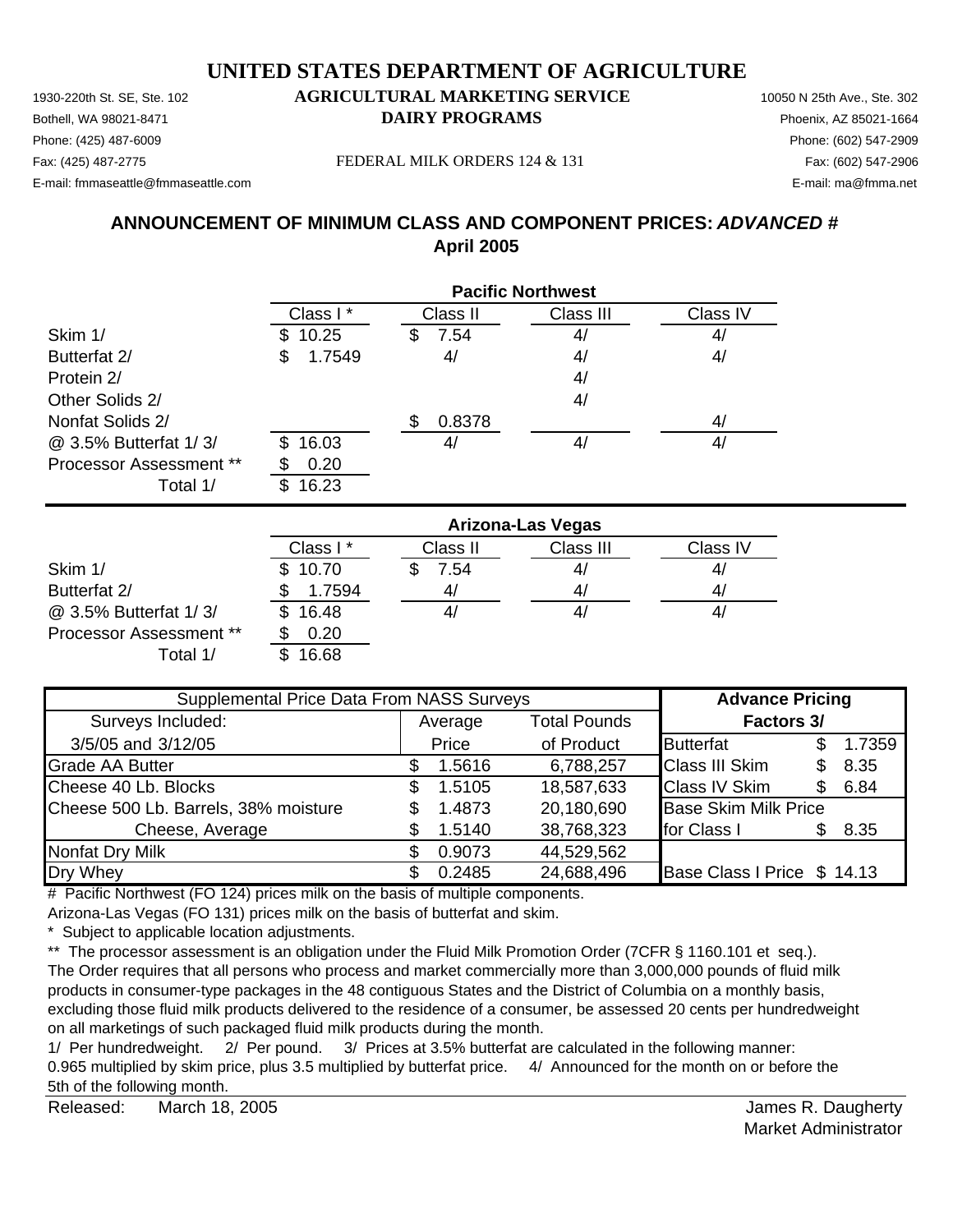1930-220th St. SE, Ste. 102 **AGRICULTURAL MARKETING SERVICE** 10050 N 25th Ave., Ste. 302 Bothell, WA 98021-8471 **DAIRY PROGRAMS** Phoenix, AZ 85021-1664 E-mail: fmmaseattle@fmmaseattle.com E-mail: ma@fmma.net

# Phone: (425) 487-6009 Phone: (602) 547-2909

Fax: (425) 487-2775 Fax: (602) 547-2906 FEDERAL MILK ORDERS 124 & 131

# **ANNOUNCEMENT OF MINIMUM CLASS AND COMPONENT PRICES:** *ADVANCED #* **May 2005**

|                                | <b>Pacific Northwest</b> |           |           |          |  |
|--------------------------------|--------------------------|-----------|-----------|----------|--|
|                                | Class I*                 | Class II  | Class III | Class IV |  |
| Skim 1/                        | 11.04                    | 7.61<br>Ж | 4/        | 4/       |  |
| Butterfat 2/                   | 1.7282<br>\$             | 4/        | 4/        | 4/       |  |
| Protein 2/                     |                          |           | 4/        |          |  |
| Other Solids 2/                |                          |           | 4/        |          |  |
| Nonfat Solids 2/               |                          | 0.8456    |           | 4/       |  |
| @ 3.5% Butterfat 1/3/          | 16.70<br>\$.             | 41        | 4/        | 4/       |  |
| <b>Processor Assessment **</b> | 0.20                     |           |           |          |  |
| Total 1/                       | 16.90                    |           |           |          |  |

|                                | Arizona-Las Vegas |          |           |          |  |
|--------------------------------|-------------------|----------|-----------|----------|--|
|                                | Class I*          | Class II | Class III | Class IV |  |
| Skim 1/                        | \$11.49           | 7.61     | 4/        | 41       |  |
| Butterfat 2/                   | 1.7327            | 4,       | 4,        | 41       |  |
| @ 3.5% Butterfat 1/3/          | \$17.15           |          | 4,        | 41       |  |
| <b>Processor Assessment **</b> | 0.20              |          |           |          |  |
| Total 1/                       | 17.35             |          |           |          |  |

| Supplemental Price Data From NASS Surveys |         |        |                     | <b>Advance Pricing</b>      |     |        |
|-------------------------------------------|---------|--------|---------------------|-----------------------------|-----|--------|
| Surveys Included:                         | Average |        | <b>Total Pounds</b> | <b>Factors 3/</b>           |     |        |
| 4/9/05 and 4/16/05                        |         | Price  | of Product          | <b>Butterfat</b>            |     | 1.7092 |
| <b>Grade AA Butter</b>                    |         | 1.5393 | 7,476,868           | <b>Class III Skim</b>       | \$. | 9.14   |
| Cheese 40 Lb. Blocks                      | S       | 1.5627 | 16,050,263          | <b>Class IV Skim</b>        | \$. | 6.91   |
| Cheese 500 Lb. Barrels, 38% moisture      | \$      | 1.5596 | 20,177,369          | <b>Base Skim Milk Price</b> |     |        |
| Cheese, Average                           |         | 1.5777 | 36,227,632          | for Class I                 | \$. | 9.14   |
| Nonfat Dry Milk                           |         | 0.9159 | 37,591,763          |                             |     |        |
| Dry Whey                                  |         | 0.2596 | 27,433,957          | Base Class I Price \$ 14.80 |     |        |

# Pacific Northwest (FO 124) prices milk on the basis of multiple components.

Arizona-Las Vegas (FO 131) prices milk on the basis of butterfat and skim.

\* Subject to applicable location adjustments.

\*\* The processor assessment is an obligation under the Fluid Milk Promotion Order (7CFR § 1160.101 et seq.). The Order requires that all persons who process and market commercially more than 3,000,000 pounds of fluid milk products in consumer-type packages in the 48 contiguous States and the District of Columbia on a monthly basis, excluding those fluid milk products delivered to the residence of a consumer, be assessed 20 cents per hundredweight on all marketings of such packaged fluid milk products during the month.

1/ Per hundredweight. 2/ Per pound. 3/ Prices at 3.5% butterfat are calculated in the following manner: 0.965 multiplied by skim price, plus 3.5 multiplied by butterfat price. 4/ Announced for the month on or before the 5th of the following month.

Released: April 22, 2005 **Released:** April 22, 2005 April 22, 2005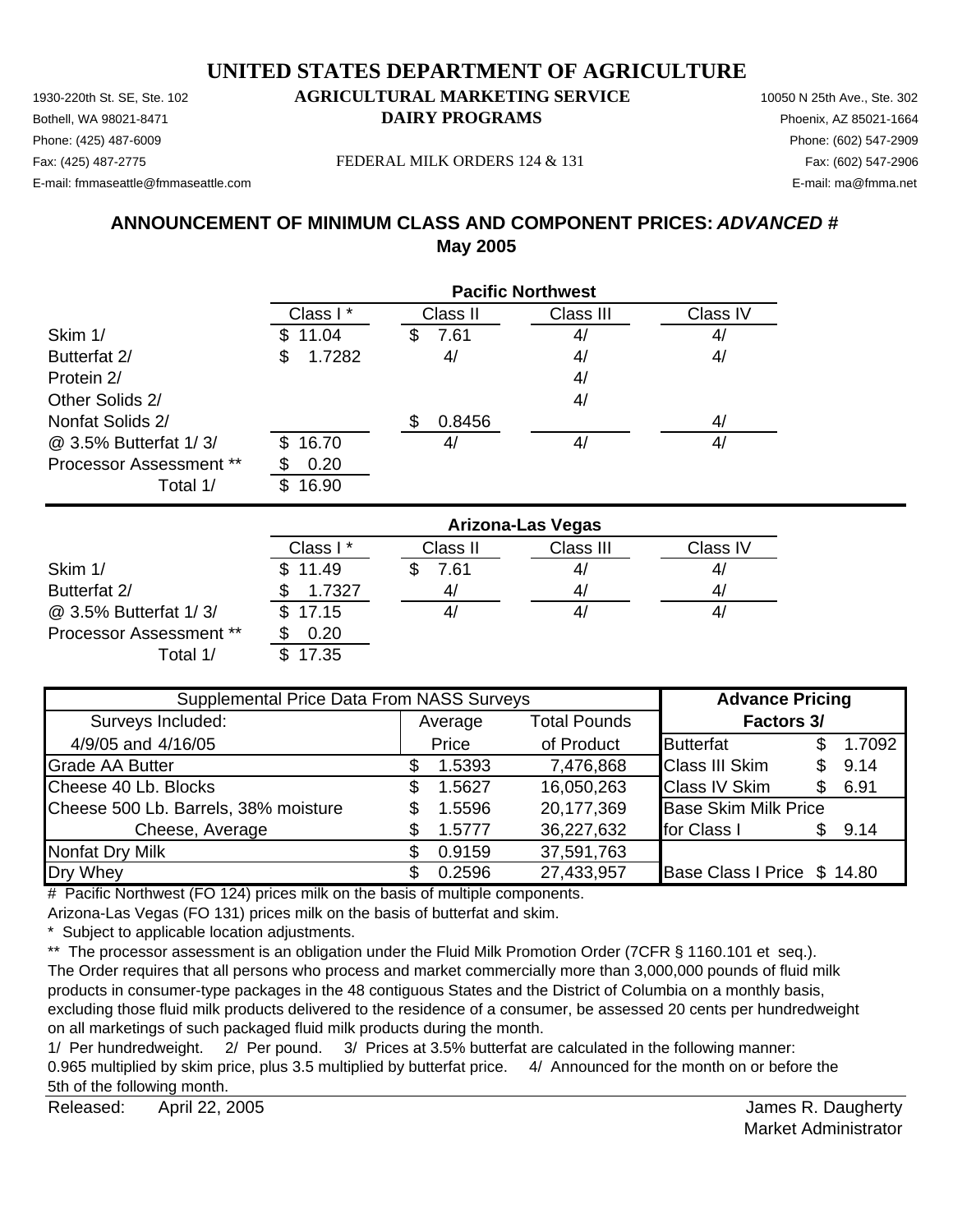Bothell, WA 98021-8471 **DAIRY PROGRAMS** Phoenix, AZ 85021-1664 Phone: (425) 487-6009 Phone: (602) 547-2909 Fax: (425) 487-2775 Fax: (602) 547-2906 FEDERAL MILK ORDERS 124 & 131

E-mail: fmmaseattle@fmmaseattle.com E-mail: ma@fmma.net

# **ANNOUNCEMENT OF MINIMUM CLASS AND COMPONENT PRICES:** *ADVANCED #* **June 2005**

|                                | <b>Pacific Northwest</b> |           |           |          |  |
|--------------------------------|--------------------------|-----------|-----------|----------|--|
|                                | Class I*                 | Class II  | Class III | Class IV |  |
| Skim 1/                        | 10.48                    | 7.73<br>S | 4/        | 4/       |  |
| Butterfat 2/                   | 1.5456<br>\$             | 4/        | 4/        | 4/       |  |
| Protein 2/                     |                          |           | 4/        |          |  |
| Other Solids 2/                |                          |           | 4/        |          |  |
| Nonfat Solids 2/               |                          | 0.8589    |           | 4/       |  |
| @ 3.5% Butterfat 1/3/          | 15.52<br>\$.             | 41        | 4/        | 4/       |  |
| <b>Processor Assessment **</b> | 0.20                     |           |           |          |  |
| Total 1/                       | 15.72                    |           |           |          |  |

|                                | <b>Arizona-Las Vegas</b> |          |           |          |  |
|--------------------------------|--------------------------|----------|-----------|----------|--|
|                                | Class I*                 | Class II | Class III | Class IV |  |
| Skim 1/                        | \$10.93                  | 7.73     | 41        | 4/       |  |
| Butterfat 2/                   | 1.5501                   | 4,       | 4/        | 4,       |  |
| @ 3.5% Butterfat 1/3/          | \$15.97                  | 41       | 4,        | 41       |  |
| <b>Processor Assessment **</b> | 0.20                     |          |           |          |  |
| Total 1/                       | 16.17                    |          |           |          |  |

| Supplemental Price Data From NASS Surveys |         |        |                     | <b>Advance Pricing</b>      |     |        |
|-------------------------------------------|---------|--------|---------------------|-----------------------------|-----|--------|
| Surveys Included:                         | Average |        | <b>Total Pounds</b> | <b>Factors 3/</b>           |     |        |
| 5/7/05 and 5/14/05                        |         | Price  | of Product          | <b>Butterfat</b>            |     | 1.5266 |
| <b>Grade AA Butter</b>                    |         | 1.3872 | 7,320,963           | <b>Class III Skim</b>       | \$. | 8.58   |
| Cheese 40 Lb. Blocks                      | S.      | 1.4746 | 16,061,827          | <b>Class IV Skim</b>        | \$. | 7.03   |
| Cheese 500 Lb. Barrels, 38% moisture      |         | 1.4211 | 21,428,642          | <b>Base Skim Milk Price</b> |     |        |
| Cheese, Average                           |         | 1.4612 | 37,490,469          | for Class I                 |     | 8.58   |
| <b>Nonfat Dry Milk</b>                    |         | 0.9287 | 41,018,231          |                             |     |        |
| Dry Whey                                  |         | 0.2597 | 25,254,322          | Base Class I Price \$ 13.62 |     |        |

# Pacific Northwest (FO 124) prices milk on the basis of multiple components.

Arizona-Las Vegas (FO 131) prices milk on the basis of butterfat and skim.

\* Subject to applicable location adjustments.

\*\* The processor assessment is an obligation under the Fluid Milk Promotion Order (7CFR § 1160.101 et seq.). The Order requires that all persons who process and market commercially more than 3,000,000 pounds of fluid milk products in consumer-type packages in the 48 contiguous States and the District of Columbia on a monthly basis, excluding those fluid milk products delivered to the residence of a consumer, be assessed 20 cents per hundredweight on all marketings of such packaged fluid milk products during the month.

1/ Per hundredweight. 2/ Per pound. 3/ Prices at 3.5% butterfat are calculated in the following manner: 0.965 multiplied by skim price, plus 3.5 multiplied by butterfat price. 4/ Announced for the month on or before the 5th of the following month.

Released: May 20, 2005 **Released:** May 20, 2005 May 20, 2005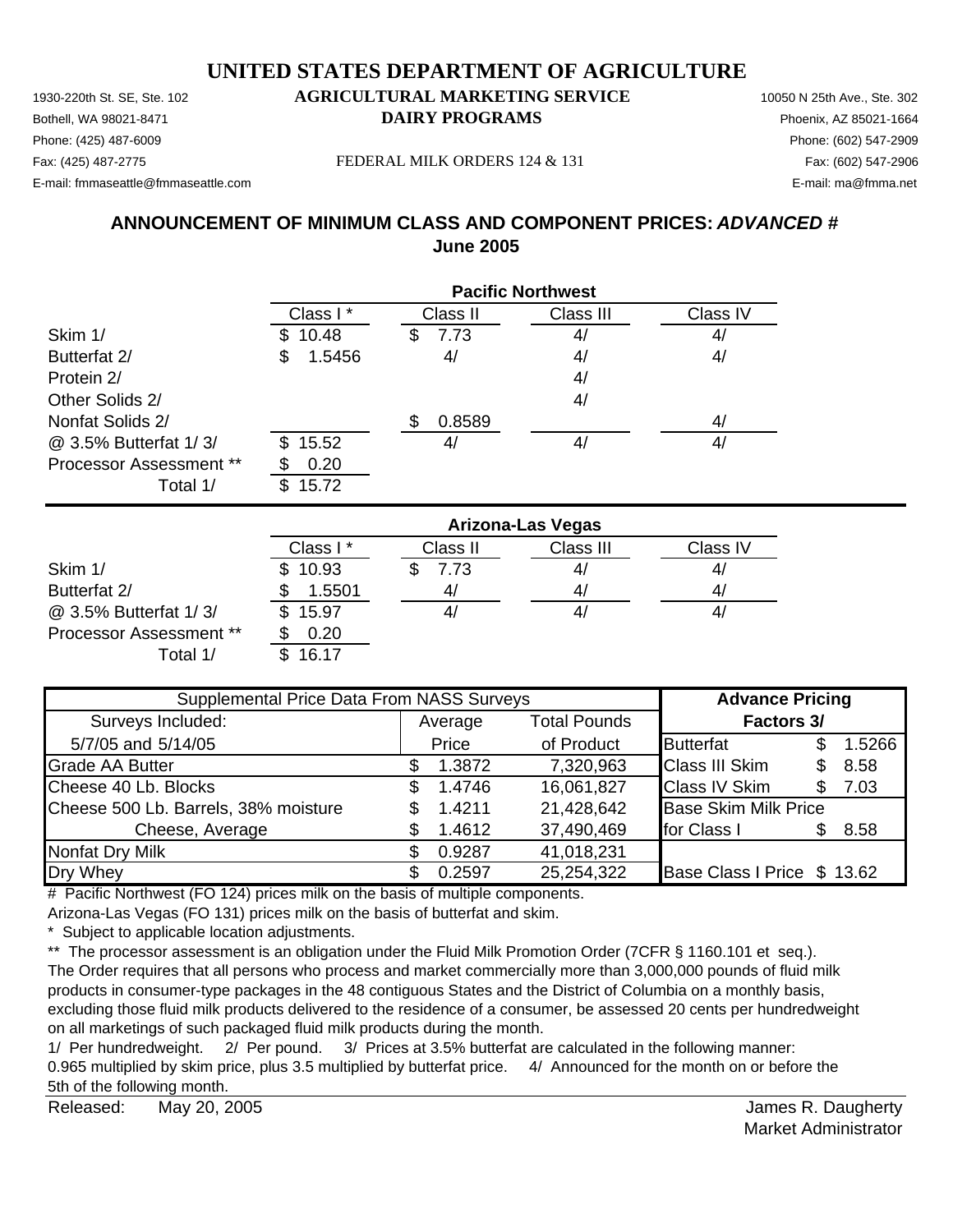1930-220th St. SE, Ste. 102 **AGRICULTURAL MARKETING SERVICE** 10050 N 25th Ave., Ste. 302 Bothell, WA 98021-8471 **DAIRY PROGRAMS** Phoenix, AZ 85021-1664 E-mail: fmmaseattle@fmmaseattle.com E-mail: ma@fmma.net

# Phone: (425) 487-6009 Phone: (602) 547-2909

Fax: (425) 487-2775 FEDERAL MILK ORDERS 124 & 131

# **ANNOUNCEMENT OF MINIMUM CLASS AND COMPONENT PRICES:** *ADVANCED #* **July 2005**

|                                |              | <b>Pacific Northwest</b> |           |          |  |  |  |
|--------------------------------|--------------|--------------------------|-----------|----------|--|--|--|
|                                | Class I*     | Class II                 | Class III | Class IV |  |  |  |
| Skim 1/                        | 10.63        | 7.73<br>\$               | 4/        | 4/       |  |  |  |
| Butterfat 2/                   | 1.5800<br>S  | 4/                       | 4/        | 4/       |  |  |  |
| Protein 2/                     |              |                          | 4/        |          |  |  |  |
| Other Solids 2/                |              |                          | 4/        |          |  |  |  |
| Nonfat Solids 2/               |              | 0.8589                   |           | 4/       |  |  |  |
| @ 3.5% Butterfat 1/3/          | 15.79<br>\$. | 41                       | 4/        | 4/       |  |  |  |
| <b>Processor Assessment **</b> | 0.20         |                          |           |          |  |  |  |
| Total 1/                       | 15.99        |                          |           |          |  |  |  |

|                                | <b>Arizona-Las Vegas</b> |          |           |          |  |
|--------------------------------|--------------------------|----------|-----------|----------|--|
|                                | Class I*                 | Class II | Class III | Class IV |  |
| Skim 1/                        | \$11.08                  | 7.73     | 41        | 4/       |  |
| Butterfat 2/                   | 1.5845                   | 4,       | 4/        | 4/       |  |
| @ 3.5% Butterfat 1/3/          | 16.24                    |          | 4,        | 41       |  |
| <b>Processor Assessment **</b> | 0.20                     |          |           |          |  |
| Total 1/                       | 16.44                    |          |           |          |  |

| Supplemental Price Data From NASS Surveys |    |         |                     | <b>Advance Pricing</b>      |     |        |
|-------------------------------------------|----|---------|---------------------|-----------------------------|-----|--------|
| Surveys Included:                         |    | Average | <b>Total Pounds</b> | <b>Factors 3/</b>           |     |        |
| 6/4/05 and 6/11/05                        |    | Price   | of Product          | <b>Butterfat</b>            |     | 1.5610 |
| <b>Grade AA Butter</b>                    |    | 1.4158  | 6,391,351           | <b>Class III Skim</b>       |     | 8.73   |
| Cheese 40 Lb. Blocks                      | \$ | 1.4779  | 19,298,296          | <b>Class IV Skim</b>        | \$. | 7.03   |
| Cheese 500 Lb. Barrels, 38% moisture      |    | 1.4574  | 19,754,923          | <b>Base Skim Milk Price</b> |     |        |
| Cheese, Average                           |    | 1.4827  | 39,053,219          | for Class I                 |     | 8.73   |
| <b>Nonfat Dry Milk</b>                    |    | 0.9289  | 40,063,647          |                             |     |        |
| Dry Whey                                  |    | 0.2684  | 22,038,877          | Base Class I Price \$ 13.89 |     |        |

# Pacific Northwest (FO 124) prices milk on the basis of multiple components.

Arizona-Las Vegas (FO 131) prices milk on the basis of butterfat and skim.

\* Subject to applicable location adjustments.

\*\* The processor assessment is an obligation under the Fluid Milk Promotion Order (7CFR § 1160.101 et seq.). The Order requires that all persons who process and market commercially more than 3,000,000 pounds of fluid milk products in consumer-type packages in the 48 contiguous States and the District of Columbia on a monthly basis, excluding those fluid milk products delivered to the residence of a consumer, be assessed 20 cents per hundredweight on all marketings of such packaged fluid milk products during the month.

1/ Per hundredweight. 2/ Per pound. 3/ Prices at 3.5% butterfat are calculated in the following manner: 0.965 multiplied by skim price, plus 3.5 multiplied by butterfat price. 4/ Announced for the month on or before the 5th of the following month.

Released: James R. Daugherty June 17, 2005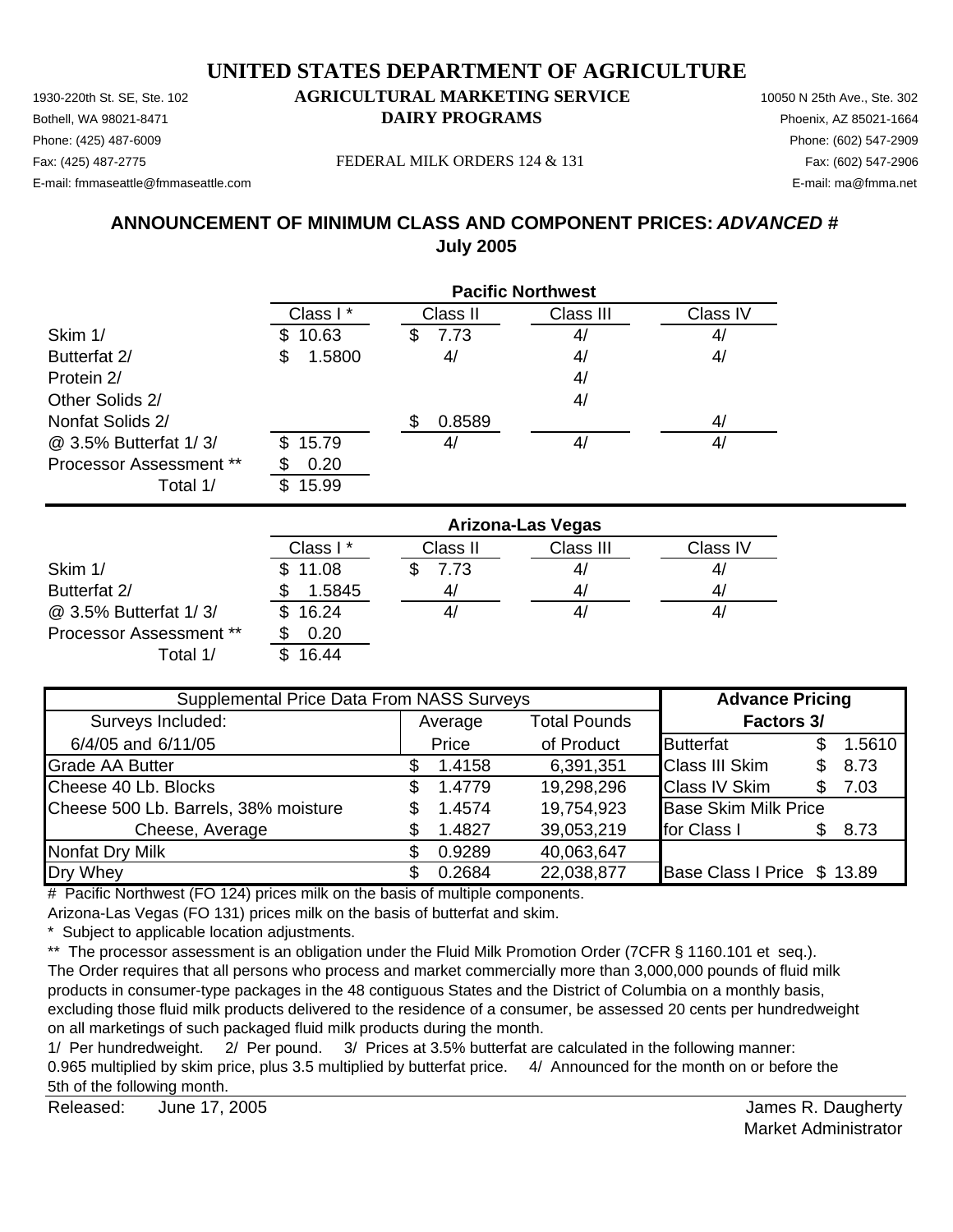Bothell, WA 98021-8471 **DAIRY PROGRAMS** Phoenix, AZ 85021-1664 Phone: (425) 487-6009 Phone: (602) 547-2909 Fax: (425) 487-2775 FEDERAL MILK ORDERS 124 & 131 Fax: (602) 547-2906

E-mail: fmmaseattle@fmmaseattle.com E-mail: ma@fmma.net

# **ANNOUNCEMENT OF MINIMUM CLASS AND COMPONENT PRICES:** *ADVANCED #* **August 2005**

|                                | <b>Pacific Northwest</b> |           |           |          |  |
|--------------------------------|--------------------------|-----------|-----------|----------|--|
|                                | Class I*                 | Class II  | Class III | Class IV |  |
| Skim 1/                        | 10.19                    | 7.81<br>S | 4/        | 4/       |  |
| Butterfat 2/                   | 1.8586<br>S              | 4/        | 4/        | 4/       |  |
| Protein 2/                     |                          |           | 4/        |          |  |
| Other Solids 2/                |                          |           | 4/        |          |  |
| Nonfat Solids 2/               |                          | 0.8678    |           | 4/       |  |
| @ 3.5% Butterfat 1/3/          | 16.34<br>\$.             | 4         | 4/        | 4/       |  |
| <b>Processor Assessment **</b> | 0.20                     |           |           |          |  |
| Total 1/                       | 16.54                    |           |           |          |  |

|                                | <b>Arizona-Las Vegas</b> |          |           |          |  |
|--------------------------------|--------------------------|----------|-----------|----------|--|
|                                | Class I*                 | Class II | Class III | Class IV |  |
| Skim 1/                        | \$10.64                  | 7.81     | 41        | 4/       |  |
| Butterfat 2/                   | 1.8631                   | 4/       | 4/        | 4/       |  |
| @ 3.5% Butterfat 1/3/          | \$16.79                  |          | 4,        | 41       |  |
| <b>Processor Assessment **</b> | 0.20                     |          |           |          |  |
| Total 1/                       | 16.99                    |          |           |          |  |

| Supplemental Price Data From NASS Surveys |    |         |                     | <b>Advance Pricing</b>      |     |        |
|-------------------------------------------|----|---------|---------------------|-----------------------------|-----|--------|
| Surveys Included:                         |    | Average | <b>Total Pounds</b> | <b>Factors 3/</b>           |     |        |
| 7/9/05 and 7/16/05                        |    | Price   | of Product          | <b>Butterfat</b>            |     | 1.8396 |
| <b>Grade AA Butter</b>                    |    | 1.6480  | 6,073,979           | <b>Class III Skim</b>       |     | 8.29   |
| Cheese 40 Lb. Blocks                      | S. | 1.5174  | 16,195,423          | <b>Class IV Skim</b>        | \$. | 7.11   |
| Cheese 500 Lb. Barrels, 38% moisture      |    | 1.4963  | 20,874,076          | <b>Base Skim Milk Price</b> |     |        |
| Cheese, Average                           |    | 1.5224  | 37,069,499          | for Class I                 |     | 8.29   |
| <b>Nonfat Dry Milk</b>                    |    | 0.9377  | 29,766,322          |                             |     |        |
| Dry Whey                                  |    | 0.2796  | 21,355,519          | Base Class I Price \$ 14.44 |     |        |

# Pacific Northwest (FO 124) prices milk on the basis of multiple components.

Arizona-Las Vegas (FO 131) prices milk on the basis of butterfat and skim.

\* Subject to applicable location adjustments.

\*\* The processor assessment is an obligation under the Fluid Milk Promotion Order (7CFR § 1160.101 et seq.). The Order requires that all persons who process and market commercially more than 3,000,000 pounds of fluid milk products in consumer-type packages in the 48 contiguous States and the District of Columbia on a monthly basis, excluding those fluid milk products delivered to the residence of a consumer, be assessed 20 cents per hundredweight on all marketings of such packaged fluid milk products during the month.

1/ Per hundredweight. 2/ Per pound. 3/ Prices at 3.5% butterfat are calculated in the following manner: 0.965 multiplied by skim price, plus 3.5 multiplied by butterfat price. 4/ Announced for the month on or before the 5th of the following month.

Released: James R. Daugherty July 22, 2005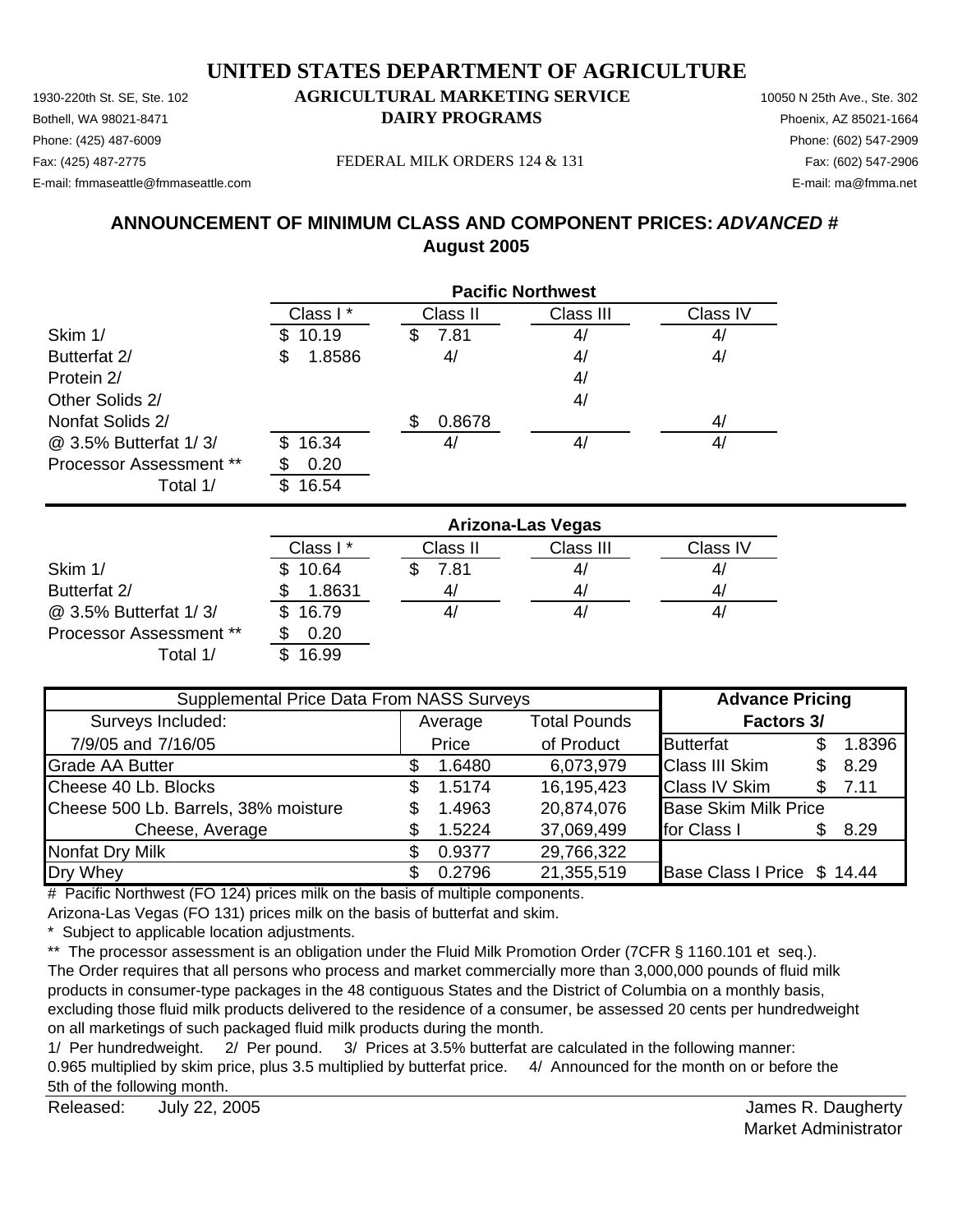Bothell, WA 98021-8471 **DAIRY PROGRAMS** Phoenix, AZ 85021-1664 Phone: (425) 487-6009 Phone: (602) 547-2909 Fax: (425) 487-2775 Fax: (602) 547-2906 FEDERAL MILK ORDERS 124 & 131

E-mail: fmmaseattle@fmmaseattle.com E-mail: ma@fmma.net

# **ANNOUNCEMENT OF MINIMUM CLASS AND COMPONENT PRICES:** *ADVANCED #* **September 2005**

|                                |     | <b>Pacific Northwest</b> |   |          |           |          |  |
|--------------------------------|-----|--------------------------|---|----------|-----------|----------|--|
|                                |     | Class I*                 |   | Class II | Class III | Class IV |  |
| Skim 1/                        |     | 9.61                     | S | 8.00     | 4/        | 4/       |  |
| Butterfat 2/                   | \$  | 1.8062                   |   | 4/       | 4/        | 4/       |  |
| Protein 2/                     |     |                          |   |          | 4/        |          |  |
| Other Solids 2/                |     |                          |   |          | 4/        |          |  |
| Nonfat Solids 2/               |     |                          |   | 0.8889   |           | 4/       |  |
| @ 3.5% Butterfat 1/3/          | \$. | 15.60                    |   | 41       | 4/        | 4/       |  |
| <b>Processor Assessment **</b> |     | 0.20                     |   |          |           |          |  |
| Total 1/                       | \$. | 15.80                    |   |          |           |          |  |

|                                | <b>Arizona-Las Vegas</b> |          |           |          |  |  |
|--------------------------------|--------------------------|----------|-----------|----------|--|--|
|                                | Class I*                 | Class II | Class III | Class IV |  |  |
| Skim 1/                        | 10.06                    | 8.00     | 41        | 4/       |  |  |
| Butterfat 2/                   | 1.8107                   | 4        | 41        | 4,       |  |  |
| @ 3.5% Butterfat 1/3/          | 16.05                    | 41       | 4/        | 41       |  |  |
| <b>Processor Assessment **</b> | 0.20                     |          |           |          |  |  |
| Total 1/                       | 16.25                    |          |           |          |  |  |

| Supplemental Price Data From NASS Surveys |    |         |                     | <b>Advance Pricing</b>      |     |        |
|-------------------------------------------|----|---------|---------------------|-----------------------------|-----|--------|
| Surveys Included:                         |    | Average | <b>Total Pounds</b> | <b>Factors 3/</b>           |     |        |
| 8/6/05 and 8/13/05                        |    | Price   | of Product          | <b>Butterfat</b>            | \$. | 1.7872 |
| <b>Grade AA Butter</b>                    |    | 1.6043  | 5,734,567           | <b>Class III Skim</b>       | \$. | 7.71   |
| Cheese 40 Lb. Blocks                      | S. | 1.4302  | 19,121,850          | <b>Class IV Skim</b>        | \$. | 7.30   |
| Cheese 500 Lb. Barrels, 38% moisture      |    | 1.4305  | 18,044,845          | <b>Base Skim Milk Price</b> |     |        |
| Cheese, Average                           |    | 1.4449  | 37,166,695          | for Class I                 | S.  | 7.71   |
| <b>Nonfat Dry Milk</b>                    |    | 0.9594  | 23,767,740          |                             |     |        |
| Dry Whey                                  |    | 0.2843  | 21,332,872          | Base Class I Price \$ 13.70 |     |        |

# Pacific Northwest (FO 124) prices milk on the basis of multiple components.

Arizona-Las Vegas (FO 131) prices milk on the basis of butterfat and skim.

\* Subject to applicable location adjustments.

\*\* The processor assessment is an obligation under the Fluid Milk Promotion Order (7CFR § 1160.101 et seq.). The Order requires that all persons who process and market commercially more than 3,000,000 pounds of fluid milk products in consumer-type packages in the 48 contiguous States and the District of Columbia on a monthly basis, excluding those fluid milk products delivered to the residence of a consumer, be assessed 20 cents per hundredweight on all marketings of such packaged fluid milk products during the month.

1/ Per hundredweight. 2/ Per pound. 3/ Prices at 3.5% butterfat are calculated in the following manner: 0.965 multiplied by skim price, plus 3.5 multiplied by butterfat price. 4/ Announced for the month on or before the 5th of the following month.

Released: James R. Daugherty August 19, 2005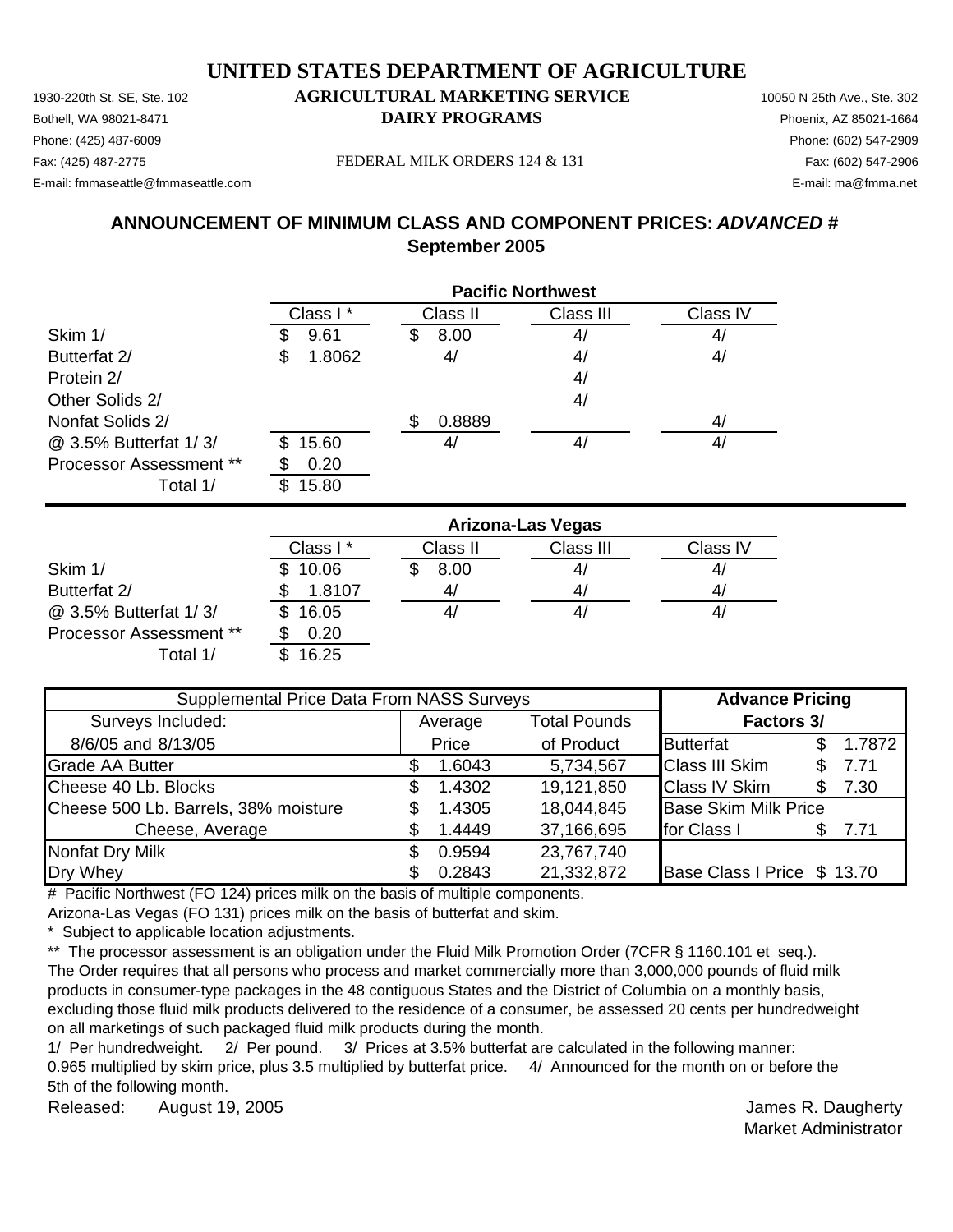1930-220th St. SE, Ste. 102 **AGRICULTURAL MARKETING SERVICE** 10050 N 25th Ave., Ste. 302 Bothell, WA 98021-8471 **DAIRY PROGRAMS** Phoenix, AZ 85021-1664 Phone: (425) 487-6009 Phone: (602) 547-2909 Fax: (425) 487-2775 Fax: (602) 547-2906 FEDERAL MILK ORDERS 124 & 131

E-mail: fmmaseattle@fmmaseattle.com E-mail: ma@fmma.net

# **ANNOUNCEMENT OF MINIMUM CLASS AND COMPONENT PRICES:** *ADVANCED #*

**October 2005**

|                                | <b>Pacific Northwest</b> |              |                |          |  |
|--------------------------------|--------------------------|--------------|----------------|----------|--|
|                                | Class I*                 | Class II     | Class III      | Class IV |  |
| Skim 1/                        | 9.86<br>S                | 8.12<br>S    | 4/             | 4/       |  |
| Butterfat 2/                   | 1.9008<br>\$             | 4/           | 4 <sub>l</sub> | 4/       |  |
| Protein 2/                     |                          |              | 4/             |          |  |
| Other Solids 2/                |                          |              | 4/             |          |  |
| Nonfat Solids 2/               |                          | 0.9022<br>\$ |                | 4/       |  |
| @ 3.5% Butterfat 1/3/          | 16.17<br>\$.             | 4/           | 4/             | 4/       |  |
| <b>Processor Assessment **</b> | 0.20                     |              |                |          |  |
| Total 1/                       | 16.37<br>S               |              |                |          |  |

|                                | <b>Arizona-Las Vegas</b> |                |           |          |  |  |
|--------------------------------|--------------------------|----------------|-----------|----------|--|--|
|                                | Class I*                 | Class II       | Class III | Class IV |  |  |
| Skim 1/                        | \$10.31                  | 8.12           | 41        | 4,       |  |  |
| Butterfat 2/                   | 1.9053                   | 4 <sub>l</sub> | 41        | 4,       |  |  |
| @ 3.5% Butterfat 1/3/          | 16.62                    |                | 4,        | 4,       |  |  |
| <b>Processor Assessment **</b> | 0.20                     |                |           |          |  |  |
| Total 1/                       | 16.82                    |                |           |          |  |  |

| Supplemental Price Data From NASS Surveys | <b>Advance Pricing</b>         |        |            |                             |            |        |  |  |
|-------------------------------------------|--------------------------------|--------|------------|-----------------------------|------------|--------|--|--|
| Surveys Included:                         | <b>Total Pounds</b><br>Average |        |            |                             | Factors 3/ |        |  |  |
| 9/10/05 and 9/17/2005                     |                                | Price  | of Product | <b>Butterfat</b>            |            | 1.8818 |  |  |
| <b>Grade AA Butter</b>                    |                                | 1.6832 | 4,248,326  | <b>Class III Skim</b>       |            | 7.96   |  |  |
| Cheese 40 Lb. Blocks                      | S.                             | 1.4622 | 15,132,362 | <b>Class IV Skim</b>        | \$.        | 7.42   |  |  |
| Cheese 500 Lb. Barrels, 38% moisture      |                                | 1.4935 | 19,262,231 | <b>Base Skim Milk Price</b> |            |        |  |  |
| Cheese, Average                           |                                | 1.4965 | 34,394,593 | for Class I                 |            | 7.96   |  |  |
| <b>Nonfat Dry Milk</b>                    |                                | 0.9726 | 25,849,997 |                             |            |        |  |  |
| Dry Whey                                  |                                | 0.2904 | 19,559,257 | Base Class I Price \$ 14.27 |            |        |  |  |

# Pacific Northwest (FO 124) prices milk on the basis of multiple components.

Arizona-Las Vegas (FO 131) prices milk on the basis of butterfat and skim.

\* Subject to applicable location adjustments.

\*\* The processor assessment is an obligation under the Fluid Milk Promotion Order (7CFR § 1160.101 et seq.). The Order requires that all persons who process and market commercially more than 3,000,000 pounds of fluid milk products in consumer-type packages in the 48 contiguous States and the District of Columbia on a monthly basis, excluding those fluid milk products delivered to the residence of a consumer, be assessed 20 cents per hundredweight on all marketings of such packaged fluid milk products during the month.

1/ Per hundredweight. 2/ Per pound. 3/ Prices at 3.5% butterfat are calculated in the following manner: 0.965 multiplied by skim price, plus 3.5 multiplied by butterfat price. 4/ Announced for the month on or before the 5th of the following month.

Released: James R. Daugherty September 23, 2005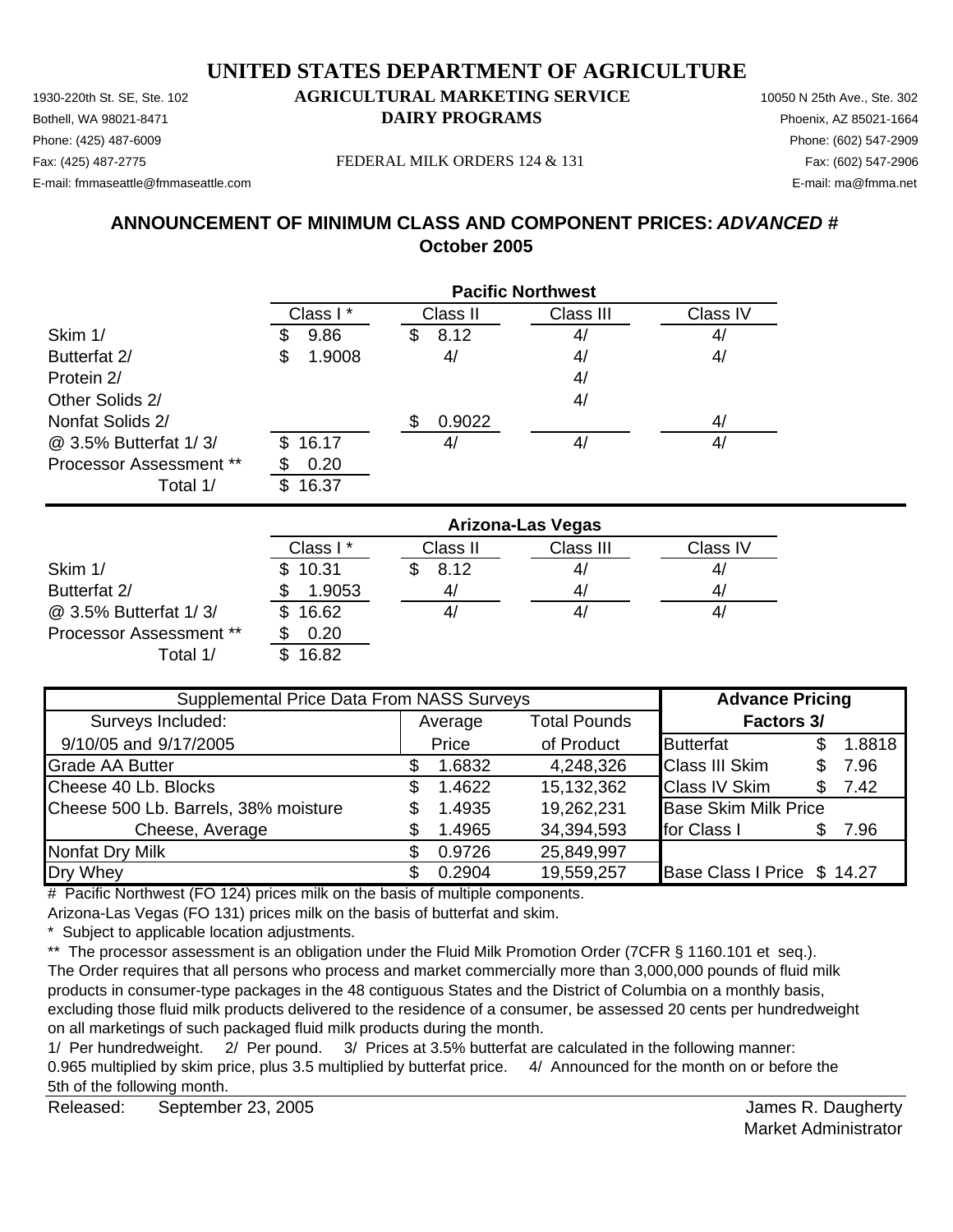Bothell, WA 98021-8471 **DAIRY PROGRAMS** Phoenix, AZ 85021-1664 Phone: (425) 487-6009 Phone: (602) 547-2909

### Fax: (425) 487-2775 FEDERAL MILK ORDERS 124 & 131

E-mail: fmmaseattle@fmmaseattle.com E-mail: ma@fmma.net

# **ANNOUNCEMENT OF MINIMUM CLASS AND COMPONENT PRICES:** *ADVANCED #* **November 2005**

|                                |             | <b>Pacific Northwest</b> |           |          |  |  |  |
|--------------------------------|-------------|--------------------------|-----------|----------|--|--|--|
|                                | Class I*    | Class II                 | Class III | Class IV |  |  |  |
| Skim 1/                        | 10.38       | 8.11<br>\$               | 4/        | 4/       |  |  |  |
| Butterfat 2/                   | 1.8416<br>S | 4/                       | 4/        | 4/       |  |  |  |
| Protein 2/                     |             |                          | 4/        |          |  |  |  |
| Other Solids 2/                |             |                          | 4/        |          |  |  |  |
| Nonfat Solids 2/               |             | 0.9011<br>S.             |           | 4/       |  |  |  |
| @ 3.5% Butterfat 1/3/          | 16.46<br>S. | 41                       | 4/        | 4/       |  |  |  |
| <b>Processor Assessment **</b> | 0.20        |                          |           |          |  |  |  |
| Total 1/                       | 16.66<br>S. |                          |           |          |  |  |  |

|                                | <b>Arizona-Las Vegas</b> |          |           |          |  |  |
|--------------------------------|--------------------------|----------|-----------|----------|--|--|
|                                | Class I*                 | Class II | Class III | Class IV |  |  |
| Skim 1/                        | 10.83                    | 8.11     | 41        | 4/       |  |  |
| Butterfat 2/                   | 1.8461                   |          | 41        | 4/       |  |  |
| @ 3.5% Butterfat 1/3/          | 16.91<br>\$.             |          | 41        | 41       |  |  |
| <b>Processor Assessment **</b> | 0.20                     |          |           |          |  |  |
| Total 1/                       | 17 11                    |          |           |          |  |  |

| Supplemental Price Data From NASS Surveys |    |         |                     | <b>Advance Pricing</b>      |     |        |
|-------------------------------------------|----|---------|---------------------|-----------------------------|-----|--------|
| Surveys Included:                         |    | Average | <b>Total Pounds</b> | <b>Factors 3/</b>           |     |        |
| 10/8/05 and 10/15/2005                    |    | Price   | of Product          | <b>Butterfat</b>            |     | 1.8226 |
| <b>Grade AA Butter</b>                    |    | 1.6338  | 4,345,966           | <b>Class III Skim</b>       | \$. | 8.48   |
| Cheese 40 Lb. Blocks                      | \$ | 1.5421  | 18,072,684          | <b>Class IV Skim</b>        | \$. | 7.41   |
| Cheese 500 Lb. Barrels, 38% moisture      |    | 1.4697  | 18,828,140          | <b>Base Skim Milk Price</b> |     |        |
| Cheese, Average                           |    | 1.5205  | 36,900,824          | for Class I                 |     | 8.48   |
| <b>Nonfat Dry Milk</b>                    |    | 0.9719  | 23,760,422          |                             |     |        |
| Dry Whey                                  |    | 0.3055  | 20,886,079          | Base Class I Price \$ 14.56 |     |        |

# Pacific Northwest (FO 124) prices milk on the basis of multiple components.

Arizona-Las Vegas (FO 131) prices milk on the basis of butterfat and skim.

\* Subject to applicable location adjustments.

\*\* The processor assessment is an obligation under the Fluid Milk Promotion Order (7CFR § 1160.101 et seq.). The Order requires that all persons who process and market commercially more than 3,000,000 pounds of fluid milk products in consumer-type packages in the 48 contiguous States and the District of Columbia on a monthly basis, excluding those fluid milk products delivered to the residence of a consumer, be assessed 20 cents per hundredweight on all marketings of such packaged fluid milk products during the month.

1/ Per hundredweight. 2/ Per pound. 3/ Prices at 3.5% butterfat are calculated in the following manner: 0.965 multiplied by skim price, plus 3.5 multiplied by butterfat price. 4/ Announced for the month on or before the 5th of the following month.

Released: October 21, 2005 **Accord Provident Accord Provident** Accord Provident Accord Provident Accord Provident October 21, 2005